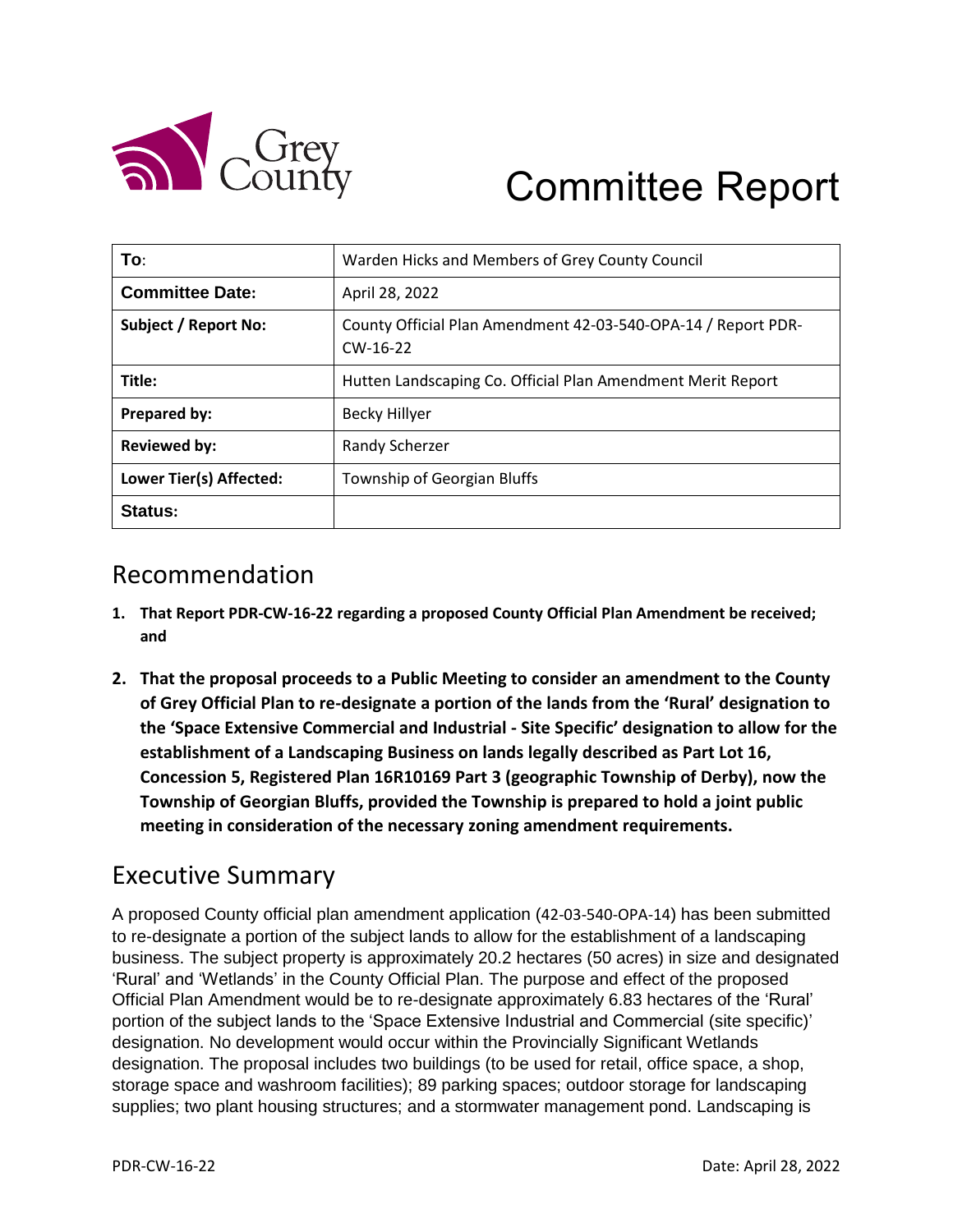proposed throughout the redesignated portion, and one access point is proposed at the northeast corner of the subject lands, from Grey Road 18. A more thorough planning analysis will be presented in a future report following the public and agency review process.

#### Background and Discussion

The County has received an application from 2765746 Ontario Inc. (Hutten & Co. Land and Shore), represented by Kristine Loft, Loft Planning Inc., to amend the Grey County Official Plan as it applies to the subject lands. The amendment would re-designate approximately 6.83 hectares of the subject property from the 'Rural' designation to the 'Space Extensive Industrial and Commercial (site specific)' designation. The subject lands are approximately 20.2 hectares in extent, with approximately 14 ha designated 'Wetlands.'

The proposed development also requires an amendment to the Township of Georgian Bluffs zoning by-law, in addition to a formal Site Plan Approval Application, both of which have been submitted by the applicant concurrently with the subject County Official Plan Amendment.

The subject property is legally described as Part Lot 16, Concession 5, Registered Plan 16R10169 Part 3 (geographic Township of Derby), now in the Township of Georgian Bluffs. The lands are located along the west side of Grey Road 18, approximately 250 meters south of the Secondary Settlement Area of Springmount. Surrounding land uses include the Coca-Cola facility and Georgian Bluffs municipal office to the north, a contractor's yard to the east, as well as a mix of smaller residential lots, larger agricultural properties, and natural wetland areas. The subject property is currently vacant. This area of the Township is serviced via individual private services. Aerial images would suggest that no farming, development nor substantial changes to the landscape have occurred on the subject lands since at least 2006.

Map 1 below shows an aerial photo of the subject lands, while Map 2 shows the existing County Official Plan designation of the lands. It is anticipated that all or most of the lands currently designated 'Rural' (shown in white) would be redesignated to 'Space Extensive Commercial and Industrial.' Wetlands are shown in blue, Hazard Lands in green, the Niagara Escarpment Plan area in grey, and Secondary Settlement Area in orange.

A number of reports and studies have been submitted to support the application, including a Planning Justification Report, a Site Plan, architectural concept sketches, a Karst Assessment, Environmental Impact Study, Stormwater Management Report, and Letters of Opinion regarding proposed servicing requirements and mapped bedrock resources.

#### [Link to Background Materials](https://www.grey.ca/planning-development/planning-applications)

A joint public meeting has been scheduled with Township of Georgian Bluffs for May 4<sup>th</sup>, 2022.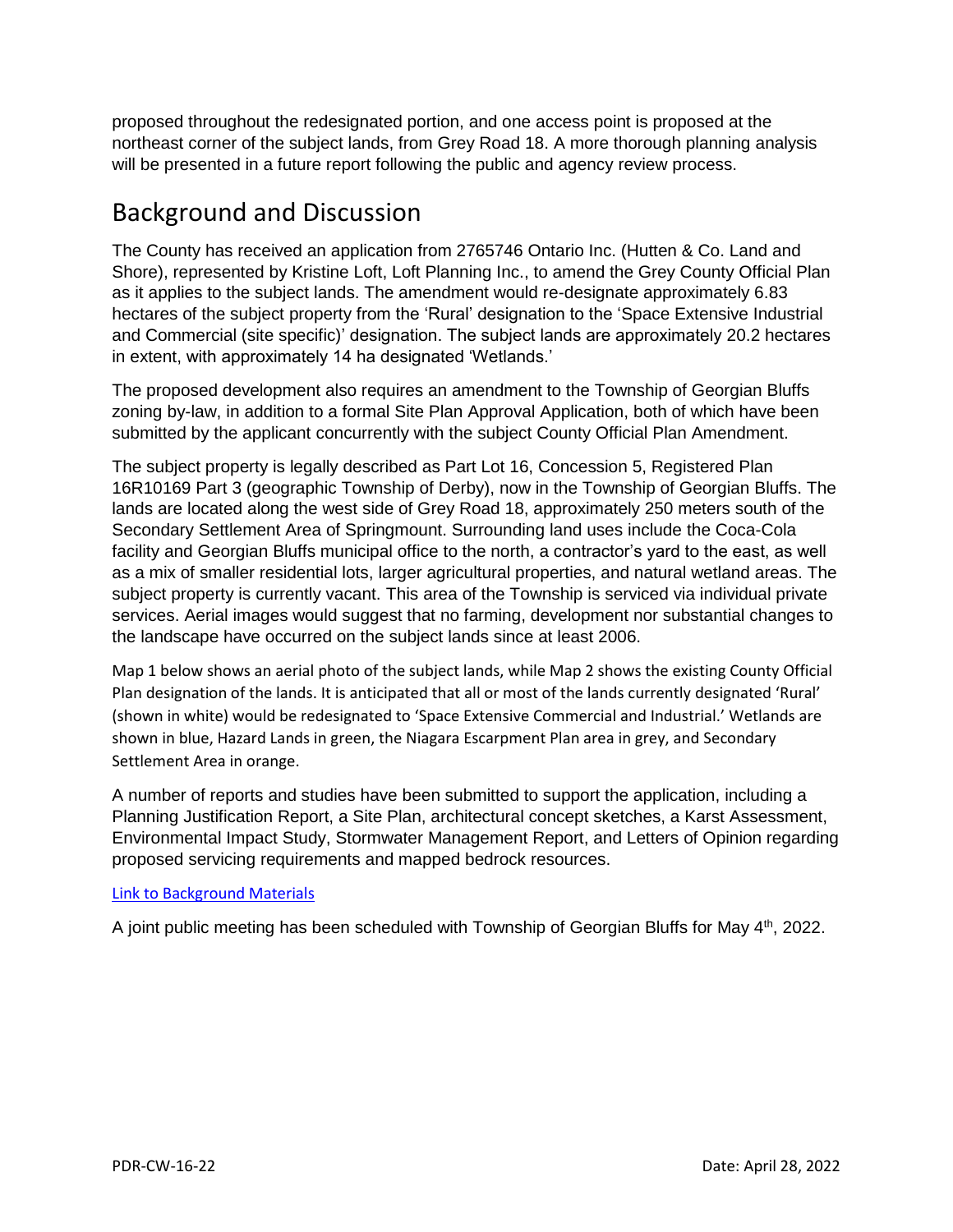

# Map 1: Aerial Photo of the Subject Lands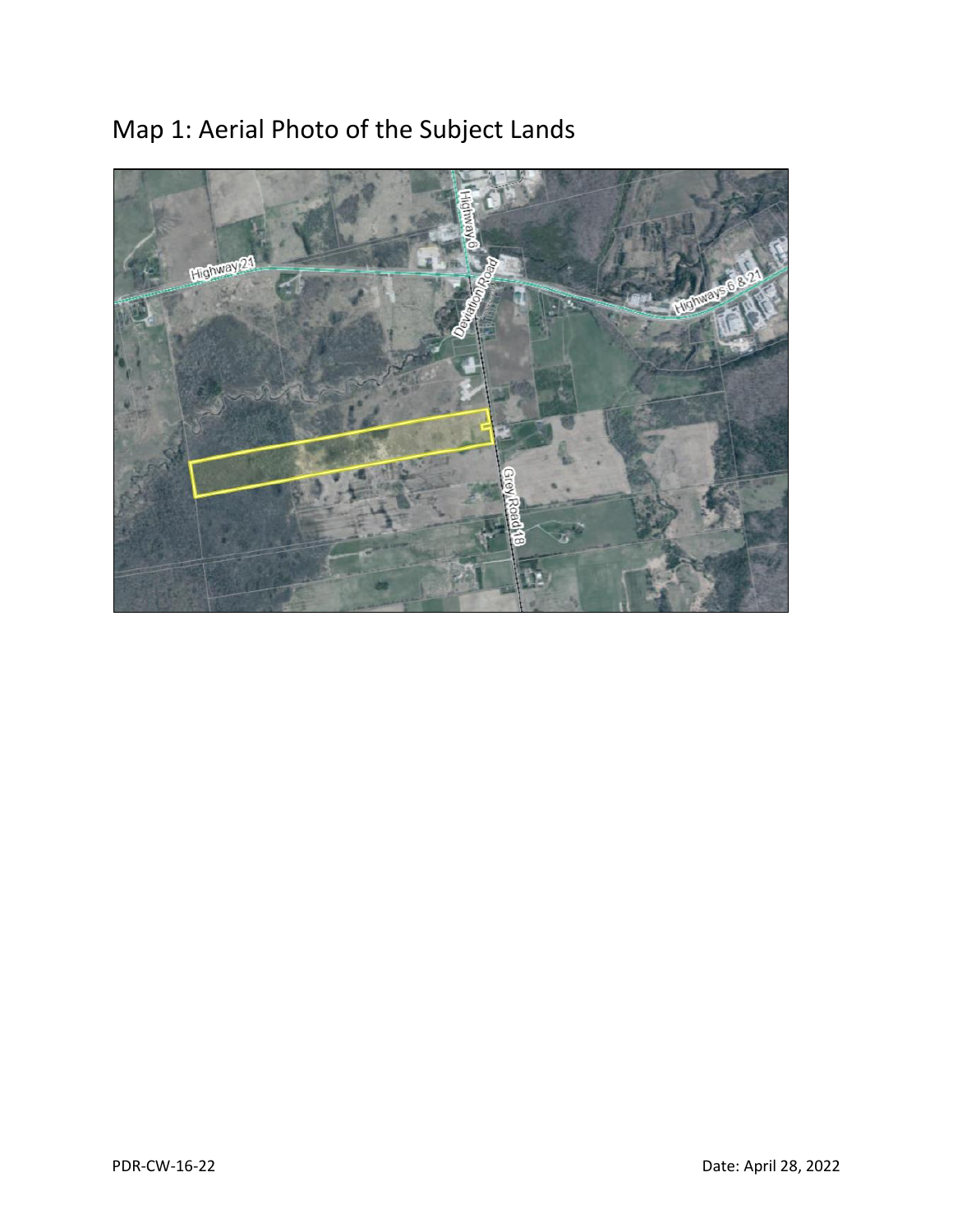

### Map 2: Current Official Plan Land Use Designations

# Analysis of Planning Issues

In rendering decisions, planning authorities must have regard to matters of Provincial interest under the *Planning Act* and be consistent with the Provincial Policy Statement (PPS). Decisions within the County must also conform to the County of Grey Official Plan and any Provincial plans in force and effect. The subject lands are not within the Niagara Escarpment Plan area.

A detailed planning analysis has not been undertaken at this stage. Following the public process, and agency comments, a thorough analysis and staff recommendation will be provided. Key Provincial and County policies have been flagged below for consideration.

#### Provincial Legislation – The Planning Act

Most notable to this proposed official plan amendment are the following clauses from the *Planning Act*, which will need to be considered.

- (a) the protection of ecological systems, including natural areas, features and functions,
- (b) the protection of agricultural resources of the Province,
- (k) the adequate provision of employment opportunities,
- (m) the co-ordination of planning activities of public bodies,
- (o) the protection of public health and safety, and
- (p) the appropriate location of growth and development.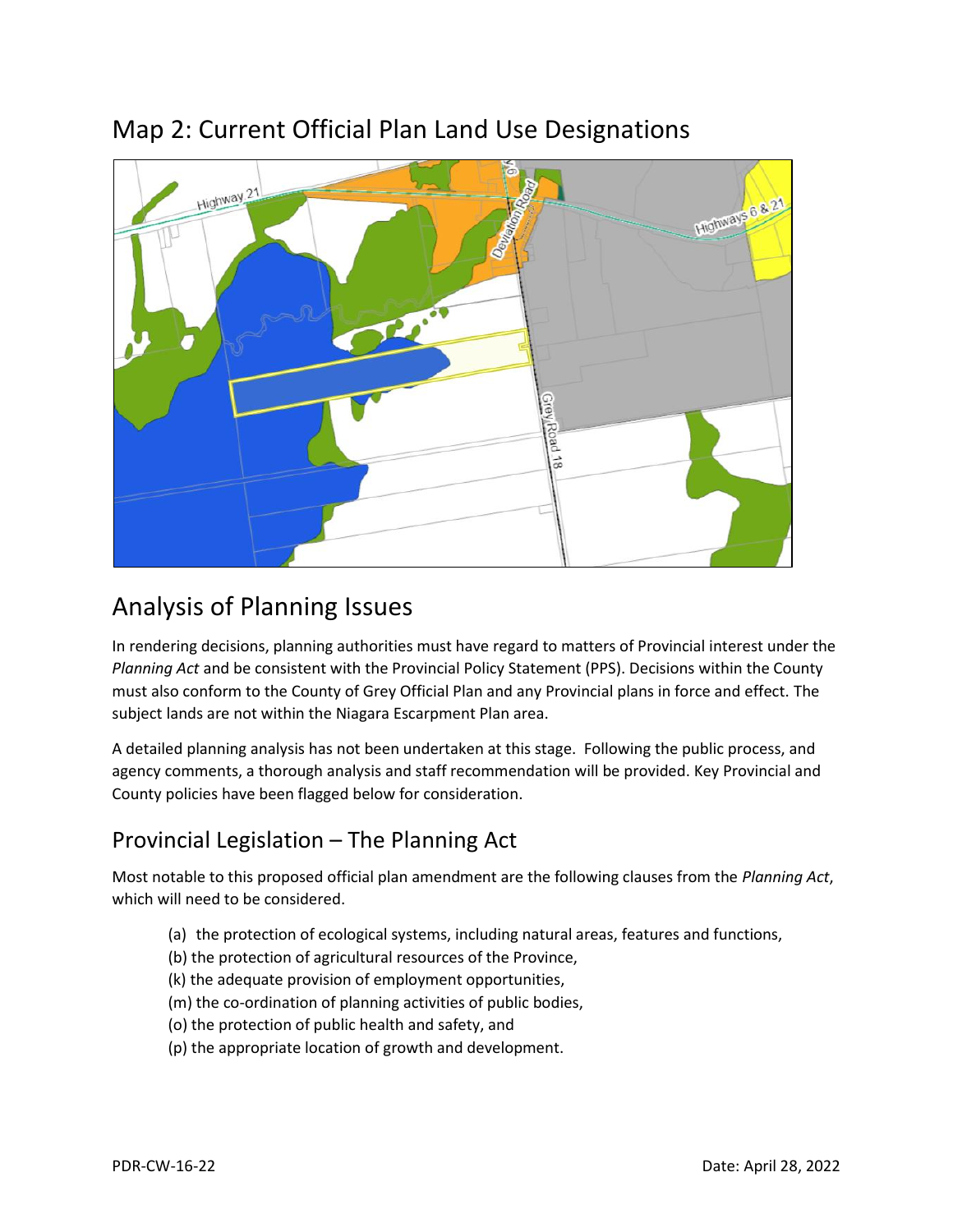The above matters have been reviewed in the background reports accompanying this development. Following public and agency review, County staff will offer a thorough analysis of these matters.

#### Provincial Policy Statement (PPS 2020)

While Section 1.1.3 of the PPS notes that "settlement areas shall be the focus of growth and development," Sections 1.1.4 and 1.1.5 of the PPS provide guidance on land uses and economic growth within Rural Areas and Rural Lands within municipalities. These sections provide particular focus on encouraging "Development that is compatible with the rural landscape and can be sustained by rural service levels" and which is appropriate for rural infrastructure. Section 1.1.4.1 (f) notes that healthy, integrated and viable rural areas should be supported by "promoting diversification of the economic base and employment opportunities through goods and services...".

Of further relevance, Section 2.1 of the PPS speaks to the importance of preserving Natural Heritage features and limiting development around wetlands, within fish habitats, etc. Section 3.1 encourages land use that considers Natural Hazards in relation to human safety and the potential implications of climate change.

## County of Grey Official Plan

Similar to the PPS, the County Plan contains policies to direct the majority of new development to settlement areas, but does permit some new development within the Countryside, where such uses can be supported by rural services and are compatible with surrounding natural heritage features and existing rural land uses. While the Rural land-use designation permits a "contractor's yard" and "nurseries" by-right, through pre-consultation discussions with the applicant, County staff suggested that the proposal may be beyond the scale of what would be considered within the standard Rural designation, and therefore suggested that an application to redesignate to Space Extensive Industrial and Commercial may be more appropriate in this instance.

As per Section 5.7 of the OP, the Space Extensive Industrial and Commercial designation outlines a number of criteria that would need to be considered with any new use proposed under this designation. Criteria include the need for an accessible site to serve their market; demand from highway traffic; and a requirement for a large parking/building and/or outdoor storage facilities typically beyond what would be feasible within a general industrial block.

It is noted that portions of the subject lands are part of a 'Core Area' as per Schedule C of the County's Official Plan. Per Schedule A, the lands fall within a Wellhead Protection Zone and a potential Karst Area. Appendix B shows Significant Woodlands towards the western portion of the property, while Appendix E shows the potential for Bedrock across the eastern portion of the lands.

As noted above, following the public and agency processes, a thorough planning analysis and staff recommendation will be provided.